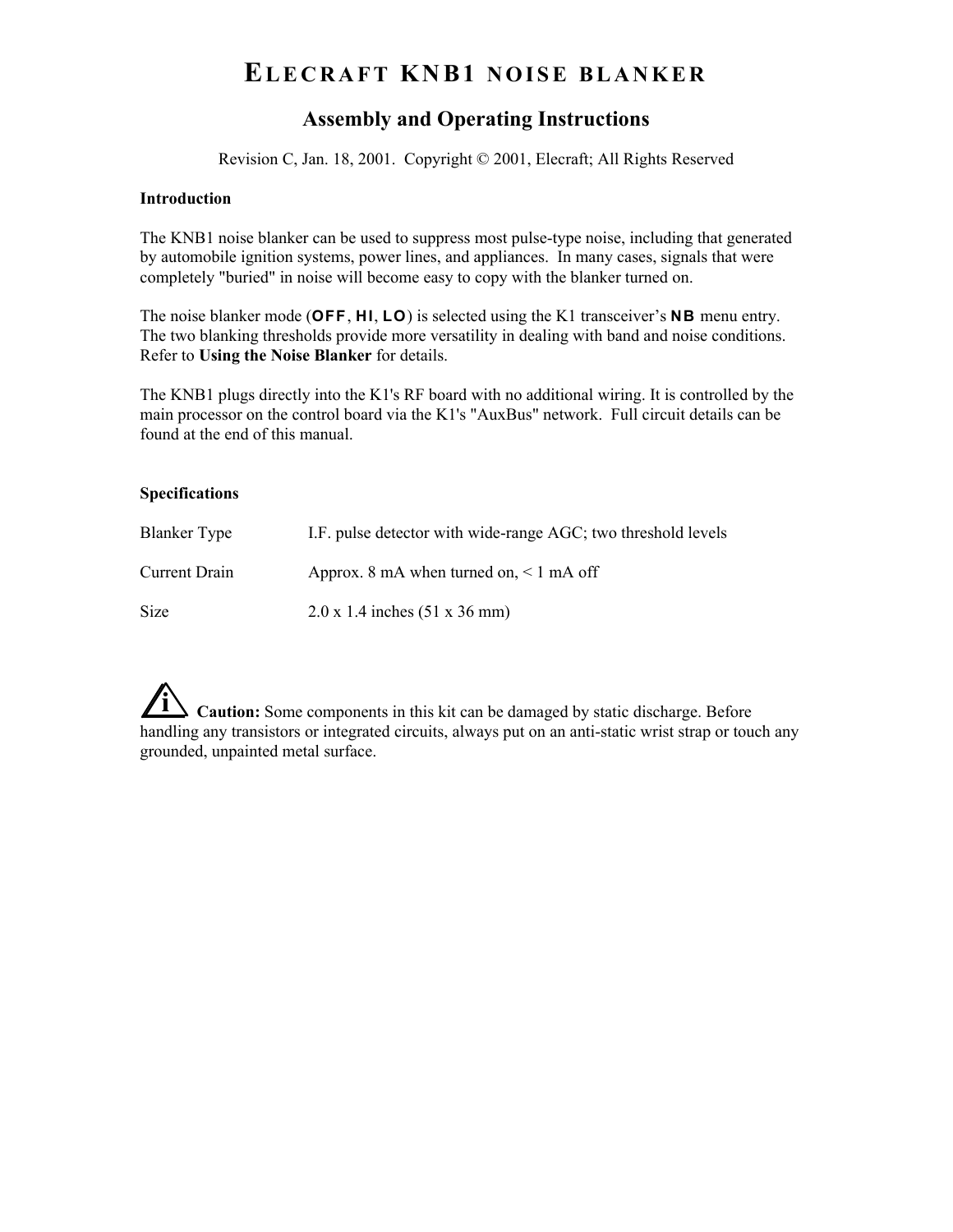# **Parts Inventory**

| Ref.                | <b>Description</b>                                                        | Otv            | Part No. |
|---------------------|---------------------------------------------------------------------------|----------------|----------|
| C3, C12             | Capacitor, disc, 10 pF, 5%                                                | $\overline{2}$ | E530006  |
| C1                  | Capacitor, disc, 180 pF, 5% ("181")                                       | 1              | E530075  |
| C9, C13             | Capacitor, mono, .001 µF ("102")                                          | $\overline{2}$ | E530074  |
| $C4-7$              | Capacitor, mono, .01 $\mu$ F ("103")                                      | $\overline{4}$ | E530019  |
| C11                 | Capacitor, mono, $0.1 \mu F$ (" $104$ ")                                  | $\mathbf{1}$   | E530020  |
| C <sub>2</sub>      | Capacitor, ceramic trimmer, 8-50 pF                                       | 1              | E540000  |
| C10                 | Capacitor, electrolytic, 2.2 µF                                           | $\mathbf{1}$   | E530023  |
| C8                  | Not used                                                                  | --             |          |
| D1, D2              | Diode, 1N4148                                                             | $\overline{2}$ | E560002  |
| D <sub>2</sub> Alt. | Diode, Green LED (alternate for D2; see text)                             | 1              | E570006  |
| L1                  | Inductor, $25 \mu H$ , $22 \text{ T}$ #26 on <b>FT37-61 core (gray)</b>   | 1              | E680002  |
| L2                  | Inductor, 75 $\mu$ H, 20 T #26 on <b>FT37-43 core (gray w/orange dot)</b> | 1              | E680003  |
| P <sub>1</sub>      | Conn., 8-pin male, 0.1" spcg., gold, Samtec TSW-108-07-G-S                | $\mathbf{1}$   | E620004  |
| Q1-2, Q4, Q7        | Transistor, NPN, 2N4124                                                   | $\overline{4}$ | E580006  |
| Q3, Q8              | Transistor, PNP, 2N3906                                                   | $\overline{2}$ | E580000  |
| $Q5-6$              | Transistor, MOSFET, 2N7000                                                | $\overline{2}$ | E580002  |
| R1                  | Resistor, 180 ohms, 1/4 W, 5% (brown-gray-brown)                          | 1              | E500014  |
| R2                  | Resistor, $3.9$ k, $1/4$ W, $5%$ (orange-white-red)                       | 1              | E500009  |
| RP1                 | Resistor network, 470 ohms, 5 resistors (isolated), 10 pins               | $\mathbf{1}$   | E510015  |
| RP <sub>2</sub>     | Resistor network, 27 K, 4 resistors (isolated), 8 pins                    | 1              | E510019  |
| U1                  | IC, Microcontroller, 12C509A                                              | 1              | E610008  |
| $RF-J1$             | Conn., 8 pin female, 0.1" spcg., gold, Samtec SSW-108-01-G-S              | 1              | E620005  |
| <b>HDWR</b>         | Lock washer, #4, internal tooth (1 spare)                                 | $\overline{3}$ | E700010  |
| <b>HDWR</b>         | Machine screw, 4-40 x 3/16", pan-head phillips                            | 1              | E700015  |
| <b>HDWR</b>         | Hex nut, $4-40$                                                           | 1              | E700011  |
| <b>HDWR</b>         | Standoff, 3/16" dia. x 7/16" long, hex M-F, 4-40 threaded                 | 1              | E700017  |
| <b>MISC</b>         | Wire, #26 enamel                                                          | 4 ft.          | E760002  |
| <b>MISC</b>         | KNB1 PC board                                                             | 1              | E100106  |

The table below lists all parts in the kit. If you have trouble identifying any of these items, consult the K1 Owner's manual, which has photographs of similar parts.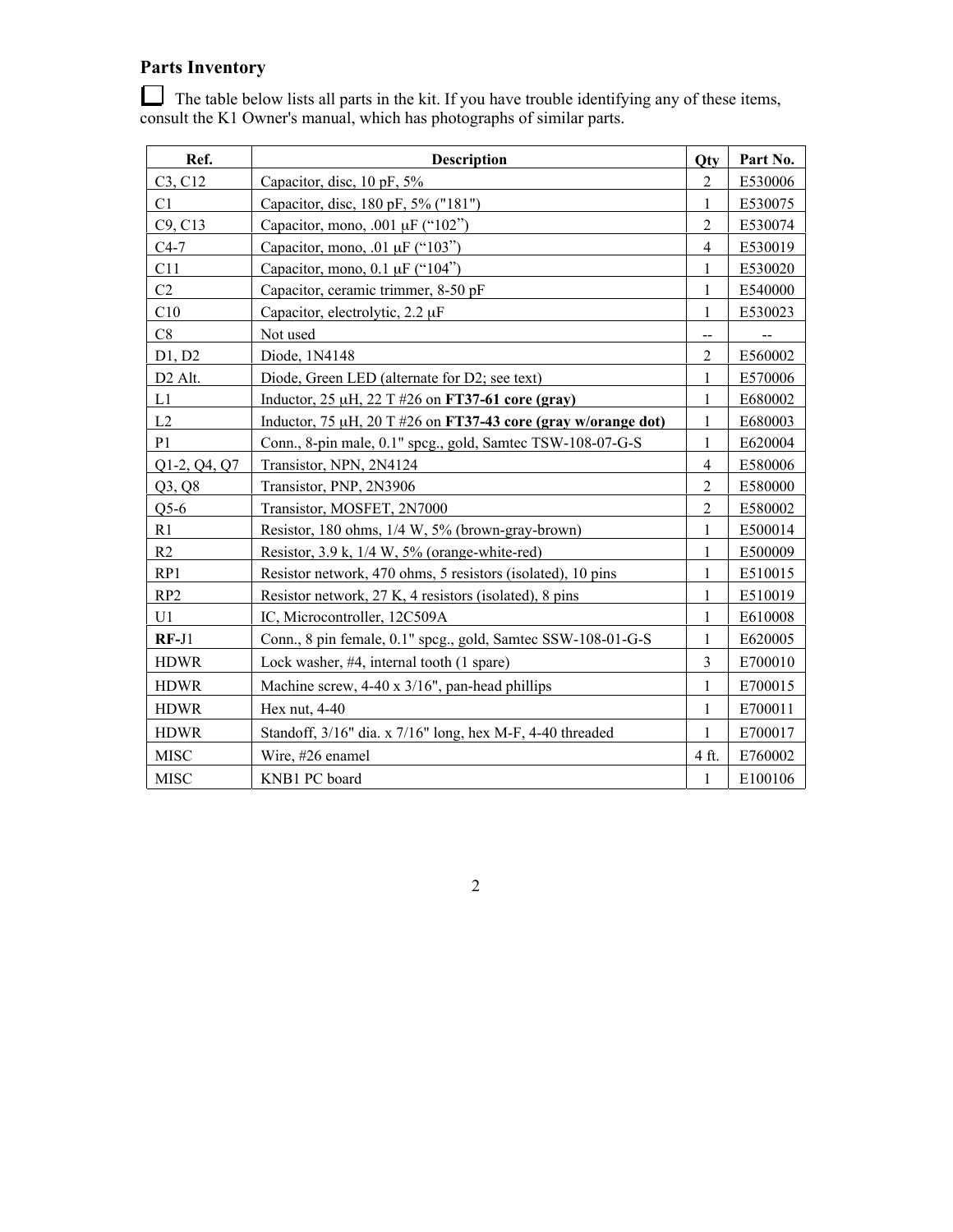### **Assembly**

## **i A fine-point, temperature-controlled soldering iron is required to assemble this kit. Excessive heat and/or large iron tips may damage pads and traces on the PC board.**

**i** During assembly, we'll refer to the **top** and **bottom** sides of the PC board. The top side has most of the components. The bottom side has the model number and PC board revision. (**Note:** The model number is KNB1. The revision C board is incorrectly labeled KBN1.)

Install resistors R1 (180 ohms, brown-gray-brown) and R2 (3.9k, orange-white-red) on the bottom of the board. Solder them on the top side.

Install Diode D1 on the top side of the board. Orient the banded end of the diode as indicated by its PC board outline. (D2 will be installed in a later step.)

Install resistor networks RP1 (470 ohms, 10 pins) and RP2 (27 k, 8 pins). (Be careful not to confuse RP2 with connector P1, which also has 8 pins.) These networks are symmetrical and can be installed in either of two orientations.

Locate the outline for transistor Q5. Adjacent to Q5 is a capacitor that may be labeled " $C6$ " (rev. C PC board) or "C9" (rev. D and later). Install C9 at this location  $(.001 \,\mu\text{F},$  "102"). **Note:** Do not pull on the leads of small capacitors, which can be fragile.

 $\Box$  Install the following capacitors:

 $\qquad \qquad \qquad _1$  C3 (10 pf)  $\qquad \qquad \qquad _2$  C1 (180 pF, "181")  $\qquad \qquad \qquad _1$  C11 (0.1 µF, "104")  $\frac{1}{2}$  C4 (.01 µF, "103")  $\frac{1}{2}$  C5 (.01 µF, "103")  $\frac{1}{2}$  C6 (.01 µF, "103")  $\frac{1}{2}$  C7 (.01 µF, "103")

**Note:** The revision C PC board has a location for C8. This capacitor is not used.

If your PC board is revision D or later, install:  $C12 (10 pF)$  and  $C13 (0.01 \mu F, "102").$ 

Install trimmer capacitor C2, with its flat side oriented as indicated by its PC board outline.

Install the 2N3906 transistors, Q3 and Q8. Orient the flat side of each transistor as shown by its PC board outline. Keep lead length above the board no longer than about 1/8" (3 mm).

Install the 2N4124 transistors,  $Q1$ ,  $Q2$ ,  $Q4$ , and  $Q7$ .

Install the 2N7000 transistors, Q5 and Q6.

Install electrolytic capacitor C10 (2.2 µF), noting the orientation of the [+] lead. (**Note:** The rev. C board has a disc capacitor outline at this location, with no [+] mark. Pre-form the leads of C10 to fit the wider pad spacing. Orient the [-] lead toward Q8 and the [+] lead toward RP1.)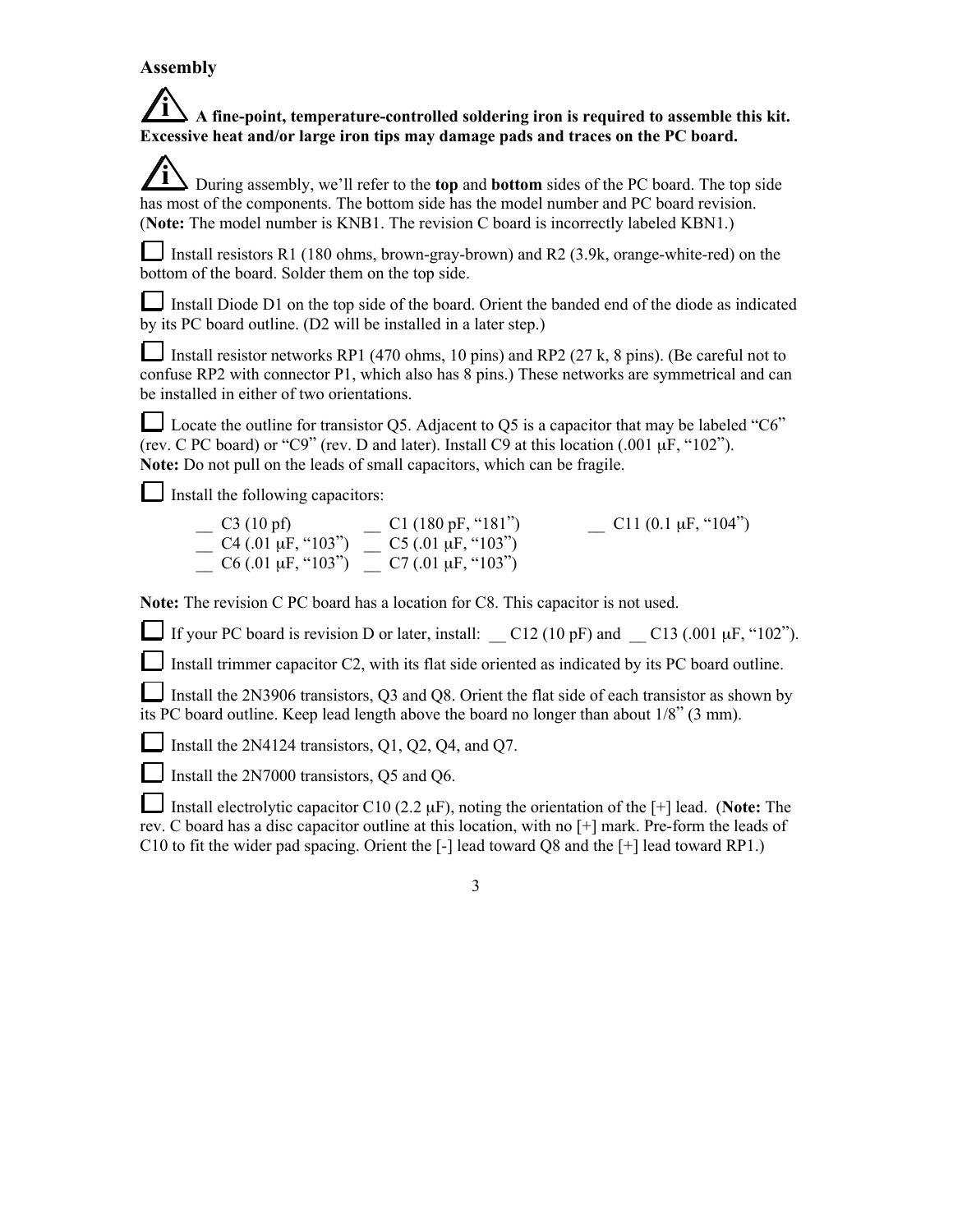**i The toroid core for inductor L2 is marked with an orange dot to differentiate it from L1.** Be sure to use the correct cores in the following steps.

Inductor L1 is wound on the FT37-61 core (gray, with NO orange dot) using 16 inches (40 cm) of #26 enamel wire. To wind the inductor, "sew" the long end of the wire through the core exactly 22 times. *Each pass through the core counts as one turn.* The winding should look like the illustration below, except it will have **22 turns** (the drawing shows only 14 turns).



Remove insulation

Spread out the turns of L1 so they occupy about 80-90% of the core's circumference.

Cut L1's leads to about  $1/2$ " (12 mm) long. Completely remove the enamel insulation from the leads to within 1/8" (3 mm) of the core. The enamel wire provided can be easily heat-stripped using a small amount of solder on the tip of your iron. Stripping using this method takes 4-6 sec.

 Install L1 vertically on the PC board as shown by its component outline, then pull the leads taut on the bottom of the board.

 $\Box$  Trim and solder the leads of L1. When soldering, make sure that the solder binds well to the leads. If the lead appears to be an "island" in a small pool of solder, chances are it is not making good contact. Measure from pad to pad using an ohmmeter to verify the connection.

 Inductor L2 is wound on the FT37-43 core (**gray, with orange dot**) using 15 inches (38 cm) of #26 enamel wire. To wind the inductor, sew the long end of the wire through the core exactly 20 times. The winding should look like the illustration above, except with **20 turns**.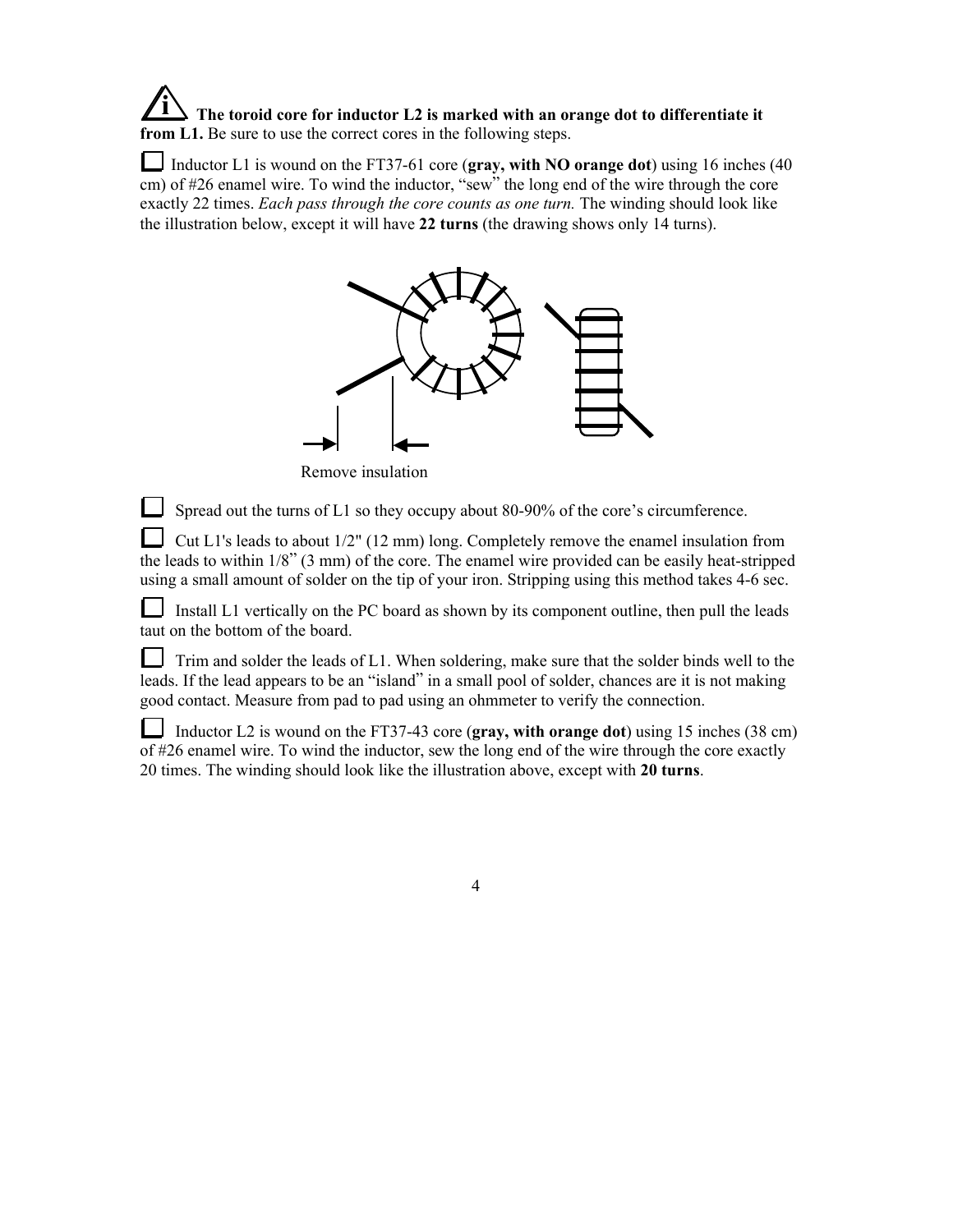In the following step, you'll install a 1N4148 diode at D2, even thought the PC board has an outline for an LED at this location. The LED (D2A) may be substituted later (see page 7).

Install a 1N4148 diode vertically at D2. The anode lead (non-banded end) should be inserted into the hole nearest Q6 (round pad). The cathode lead (banded end) should be folded down and inserted into the hole nearest Q7 (square pad). Bend the leads to hold D2 in place, then solder.

If your PC board is revision C, solder C12 (10 pF) and C13 (.001  $\mu$ F, "102") on the bottom of the board as shown below, between the two resistor networks. Use short leads. Trim the leads of the components in this area so the capacitors can be installed close to the bottom of the board.



 Install 8-pin male connector P1 on the *bottom* of the PC board in the position indicated by its component outline. Do not solder yet. Refer to the drawing below.



 Solder only pin 4 or 5 of P1. Verify that P1 is now perpendicular to the PC board and is seated completely flat. If not, re-heat the soldered pin and press down on all of P1's pins until the connector drops into place. Once the connector is seated correctly, solder the remaining pins.

**i** U1 is static-sensitive. Before handling it, touch an unpainted, grounded surface.

Install 8-pin IC U1. Be sure to align the notched or dotted end of the IC with the notched end of its PC board outline. **Note:** A socket is not supplied and is not needed for U1.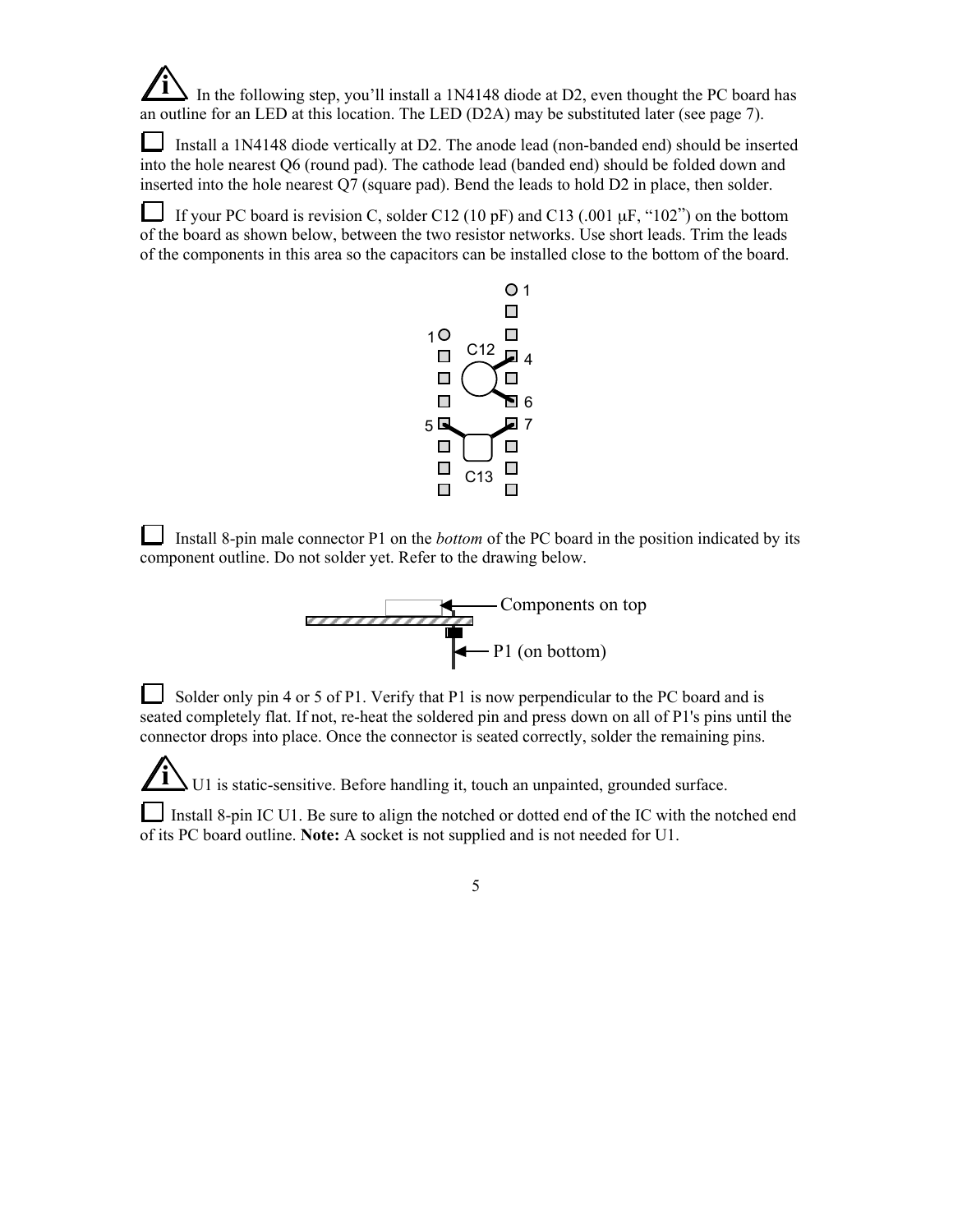#### **Installation**

Turn the K1 off and disconnect the power source.

Remove the top and bottom covers.

Remove C22 on the K1 RF board (at the right edge, near J1, the noise blanker connector).

Install the 8-pin female connector on the RF board at J1 as shown by its outline. Do not solder yet. The side view of J1, below, shows how it should appear once properly seated.



Solder just pin 4 or 5 of J1, on the bottom of the RF board. Then, if the connector is not sitting completely flat against the RF board (or is not vertical), reheat this pin and carefully press the connector down. You may hear it snap into place. Then solder the remaining pins of J1.

Install the  $7/16$ " male-female standoff on the top of the RF board as shown below, using a #4 internal-tooth lock washer and 4-40 nut.



Plug the noise blanker module into J1 on the RF board, being careful to line up all pins of the connectors. Secure the module to the standoff using a 3/16" (4.7 mm) screw and one internaltooth lock washer.

Re-install the bottom cover.

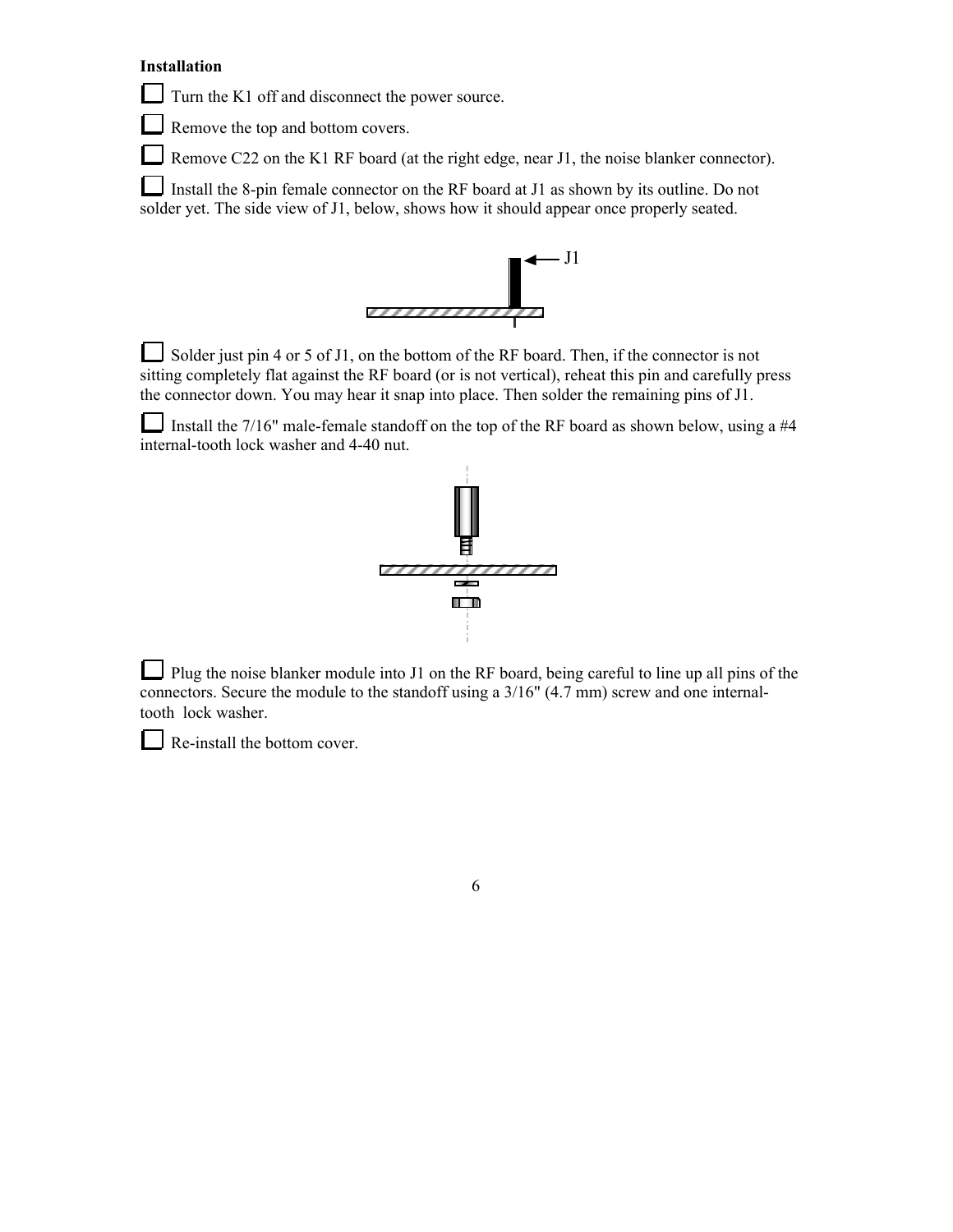### **Initial Test**

Turn on the K1 and verify that you see the usual frequency display. If you see **E 2 7** or no display, you may have the noise blanker plugged into J1 incorrectly (offset by one or more pins). If it appears to be installed correctly, check for shorts to ground on P1 pins 1, 2, 3, 4 and 8.

Tap the **M E N U** button on the front panel and scroll to the **N B** entry. To see the noise blanker mode, hold **EDIT**. Tap **WPM+** or **WPM-** to select the **HI** and **LO** modes, then return to **OFF**. Leave the noise blanker in the **OFF** position for now. If you see three dashes (---), the K1 firmware has not detected the noise blanker. You may have U3 soldered in backwards.

Connect an antenna and switch to the lowest-frequency band. While listening to band noise or a weak station, peak trimmer C2 on the noise blanker for maximum signal strength.

#### **Using the Noise Blanker**

The KNB1 works best on wide-band pulse noise, such as that created by power lines, auto ignition, and some appliances. Like other pulse-type noise blankers, it will not suppress atmospheric (random) noise, or noise that occurs only at specific frequencies in the band.

The **NB** menu entry controls the noise blanker mode, which will be **OFF** on power-up. With **HI** threshold selected, only strong noise pulses will activate the blanker, which minimizes possible received-signal degradation. However, in many cases the **L O** setting will be more effective.

#### *Assigning the Noise Blanker to the Programmable Function Switch*

If you use the noise blanker frequently, you can assign **N B** to the programmable function switch (XIT/PFn). To do this, select the **P F n** entry in the menu, then hold **E D I T** and change the parameter to **N B** . Exit the menu. Holding the XIT/PFn switch will now activate the noise blanker mode display, and you can change the mode using **WPM**+/**WPM**- as explained earlier. Tap any other switch to return to normal operation. Note: If you want to use XIT, you'll need to reprogram **PFn** as **nor** (normal).

#### *Increasing the HI Threshold Level (using an LED at D2)*

If you have extremely high noise levels, or if nearby broadcast stations cause received-signal degradation even at the **H I** setting, you can raise the **H I** threshold by replacing D2 (1N4148) with D2A (the green LED). The longer of the two leads on the LED is the anode, which should be inserted into the round pad (near Q6). To verify that the LED is installed correctly, try transmitting into a dummy load with the NB set for **H I** threshold: the LED should illuminate (dimly) during key-down periods because the transmitted signal activates the noise detector.